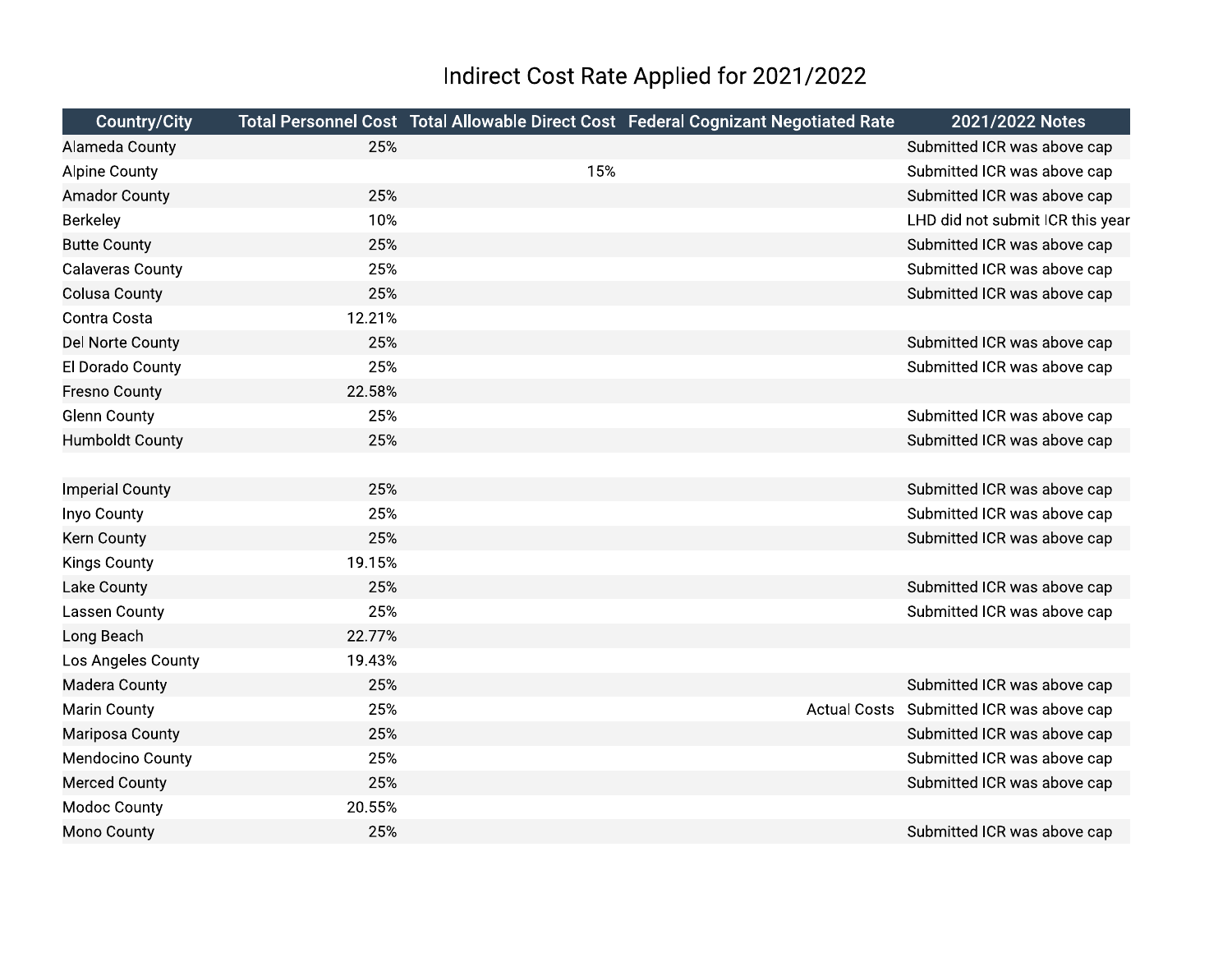| <b>Country/City</b>      |        |     | Total Personnel Cost Total Allowable Direct Cost Federal Cognizant Negotiated Rate | 2021/2022 Notes             |
|--------------------------|--------|-----|------------------------------------------------------------------------------------|-----------------------------|
| Monterey County          | 25%    |     |                                                                                    | Submitted ICR was above cap |
| Napa County              | 25%    |     |                                                                                    | Submitted ICR was above cap |
| Nevada County            | 25%    |     |                                                                                    | Submitted ICR was above cap |
| <b>Orange County</b>     | 22.74% |     |                                                                                    |                             |
| Pasadena                 | 25%    |     |                                                                                    | Submitted ICR was above cap |
| <b>Placer County</b>     | 25%    |     |                                                                                    | Submitted ICR was above cap |
| <b>Plumas County</b>     | 25%    |     |                                                                                    | Submitted ICR was above cap |
| <b>Riverside County</b>  | 25%    |     |                                                                                    | Submitted ICR was above cap |
| Sacramento County        | 13.79% |     |                                                                                    |                             |
| San Benito County        | 25%    |     |                                                                                    | Submitted ICR was above cap |
| San Bernardino County    | 18.68% |     |                                                                                    |                             |
| San Diego County         | 25%    |     |                                                                                    | Submitted ICR was above cap |
| San Francisco            | 25%    |     |                                                                                    | Submitted ICR was above cap |
| San Joaquin County       | 25%    |     |                                                                                    | Submitted ICR was above cap |
| San Luis Obispo County   | 24.93% |     |                                                                                    |                             |
| San Mateo County         | 25%    |     |                                                                                    | Submitted ICR was above cap |
| Santa Barbara County     | 20.7%  |     |                                                                                    |                             |
| Santa Clara County       | 25%    |     |                                                                                    | Submitted ICR was above cap |
| Santa Cruz County        | 25%    |     |                                                                                    | Submitted ICR was above cap |
| Shasta County            | 25%    |     |                                                                                    | Submitted ICR was above cap |
| <b>Sierra County</b>     | 25%    |     |                                                                                    | Submitted ICR was above cap |
| Siskiyou County          | 25%    |     |                                                                                    | Submitted ICR was above cap |
| Solano County            |        | 15% |                                                                                    | Submitted ICR was above cap |
| Sonoma County            | 25%    |     |                                                                                    | Submitted ICR was above cap |
| <b>Stanislaus County</b> | 25%    |     |                                                                                    | Submitted ICR was above cap |
| <b>Sutter County</b>     | 25%    |     |                                                                                    | Submitted ICR was above cap |
| <b>Tehama County</b>     | 22.04% |     |                                                                                    |                             |
| <b>Trinity County</b>    | 25%    |     |                                                                                    | Submitted ICR was above cap |
| <b>Tulare County</b>     | 14.72% |     |                                                                                    |                             |
| <b>Tuolumne County</b>   | 25%    |     |                                                                                    | Submitted ICR was above cap |
| Ventura County           | 16.46% |     |                                                                                    |                             |